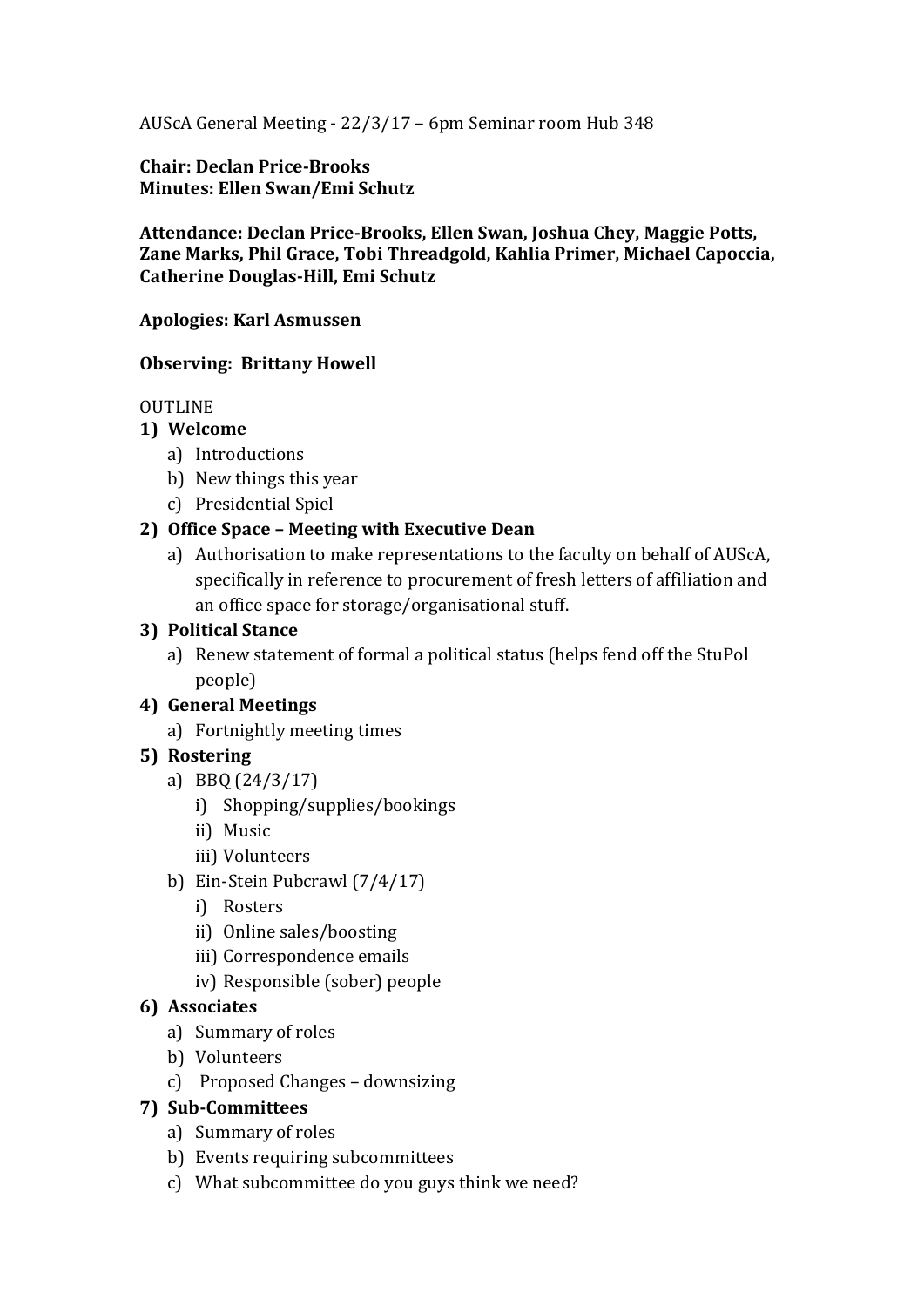# **8) Sciball**

- a) Invoice and minor details
- **9) Questions Without Notice**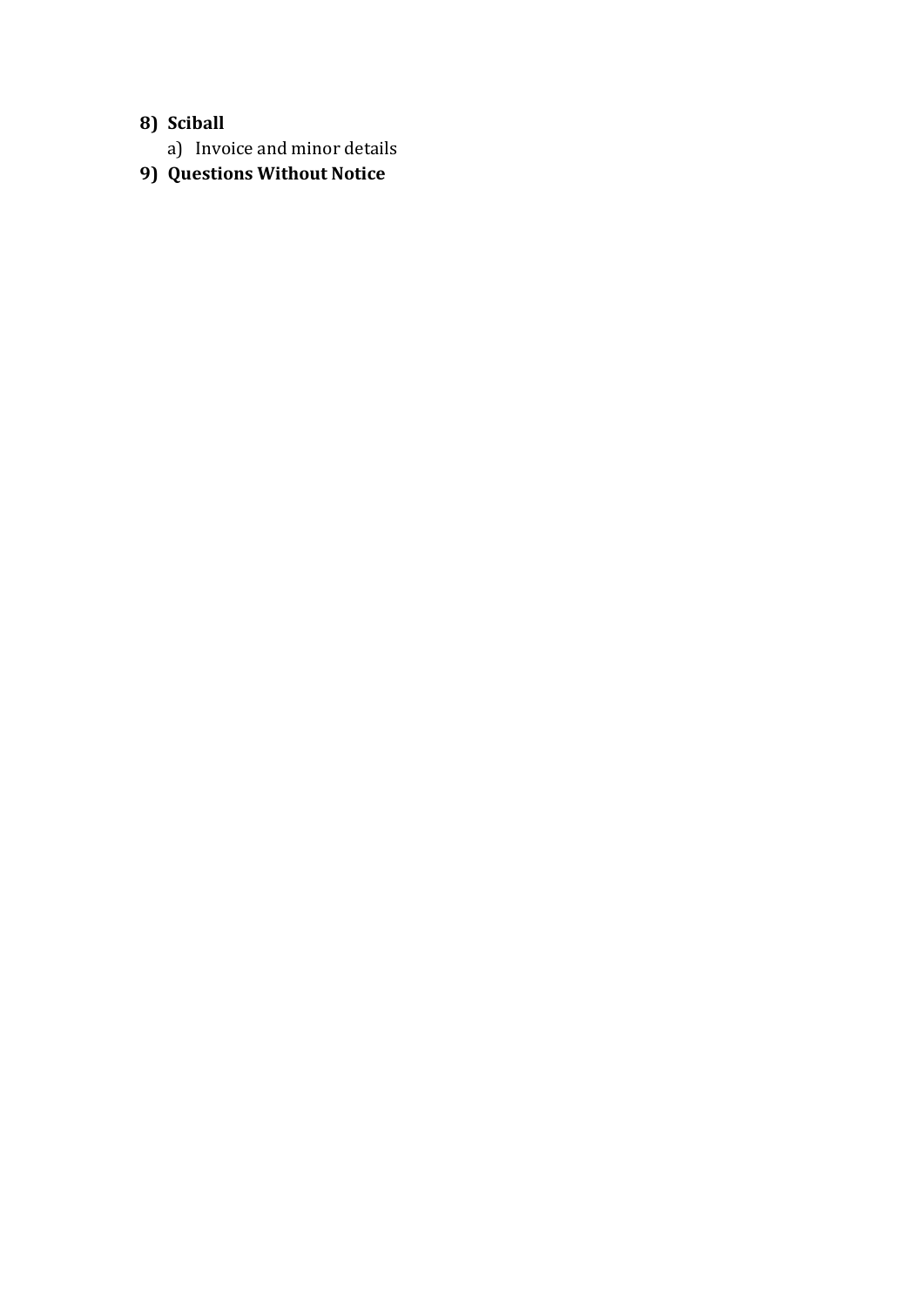# **1. Welcome**

- Hey, new committee yay!
- Introductions
- New things this year
	- o Agendas will be more detailed, but you must read them beforehand, we won't backtrack
- Declan's Presidential Spiel
	- o Working for the committee, team effort. Not a dictator (this is good)
	- o Tell me if I'm doing something wrong/leading us astray

Declan is working for/with us, not against us Throw things at him if he starts to go astray/AWOL Contact Ellen prior to a meeting to bring up topics to discuss, or bring up at Questions Without Notice at the end of a meeting

# **2. Office Space – Meeting with Executive Dean**

- Wish to seek an office space gives us a more official appearance, place to store stuff (like 800 condoms) etc.
- Need to speak to Exec. Dean of Faculty of Sciences. What does the committee think?

We are formally affiliated with the faculty - given recent cooperation with them and formal letters of affiliation, can we have a meeting with Bob Hill to try and get an office space (for club usage – storage, legitimacy, meeting space)? Would also like fresh letters of affiliation

Currently have 2 different lockers in the union, storage is messy at present - If we have an office, we could centralise storage, save disrupting other club meetings to access our lockers

# **3. Political stance**

 Reaffirm our political non-alignment (especially after SRC/Union collaboration with magazine)

We get several other groups approaching us (e.g. at BBQs) who want us to distribute their flyers. If we do not know these groups, we do not really want to affiliate ourselves with them

A formal statement would make refusal much easier (especially during student elections)

Downside – can't deal with electoral candidates with student radio/SRC. Can only negotiate/affiliate with already elected members

Declan proposed we become formally non-politically aligned. Motion passed.

# **4. General meeting times**

 Regular meetings (fortnightly), will also allow for subcommittee meetings to occur in the alternate week. Would like to try and decide on a time during this meeting, but if this is too difficult then Ellen can arrange a Doodle poll.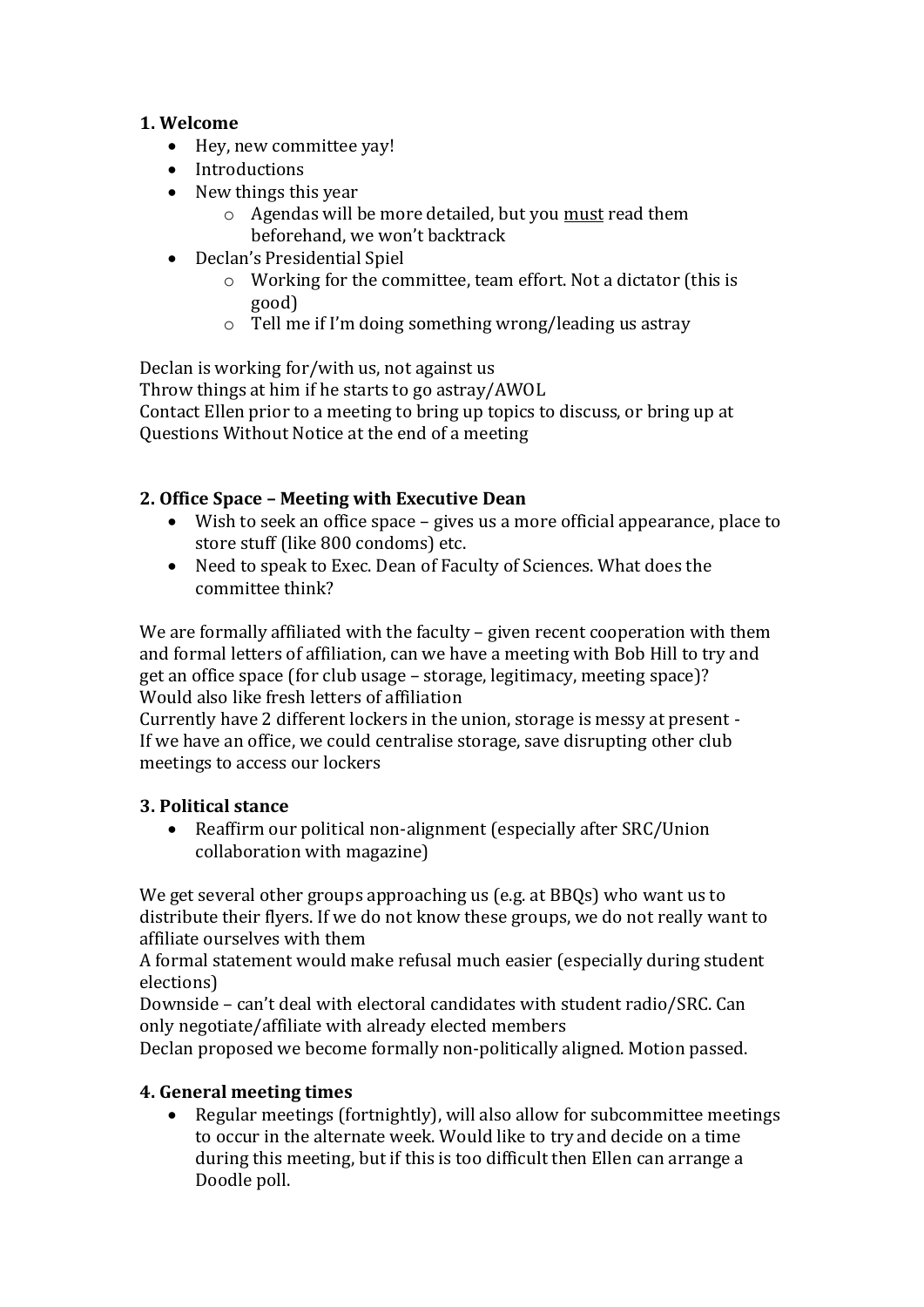Doodle poll seems ideal. There was a majority for fortnightly meetings. Emi suggested two separate nights a month to allow all committee members to attend, if one night doesn't work for everyone.

#### **5. Rostering**

- $\bullet$  BBO this Friday 24<sup>th</sup>
	- o Shopping for BBQ Food order to be picked up by Ellen, will deliver to Uni Friday morning (from Coles/woollies in Findon)
	- o What supplies do we have? Check the drawers
	- o Need to book:
		- marquees (that are functional)
		- $\blacksquare$  an esky
		- additional BBQ
	- o organise rosters for the day
		- 9am food drop off
		- 9:30am setting up
		- 10:30am start cooking
		- $\blacksquare$  11-3 Run BBQ (snags ready to sell by 11)
		- $\blacksquare$  4pm pack up
	- o 2 people cooking, 2 people serving food, 1 person doing drinks and membership
	- o Music speakers/sound system?
	- o Volunteers?

Ellen to make an agenda/poll on slack to try and find availability, so we can assign specific roles at BBQ

If possible, new committee members should drop past the pub crawl shirt stall tomorrow to see how the signup sheets operate

Book a Geology BBQ, and a Clubs BBQ (cost us \$65 but necessary as evidence for hosting BBQ for Clubs grant (\$118) according to Michael).

MLS BBQ booking is difficult – Britt said they have issues with us booking (need to do risk assessment, return gas cylinder full in order to book, and filling cylinder is difficult)

Phil can drive in, fill up the gas cylinder at 3pm?

Could cancel Clubs BBQ and use MLS instead, BUT we might lose \$65 from \$118 grant money if we cancel Adelaide club BBQ, and put us on bad terms  $\rightarrow$  might be better to keep the Clubs BBQ. We can always book MLS and cancel it if needed Michael can do BBQ safety training

Marquees from union can be bad (broken). There are some good ones, but it's a case of first in, best dressed  $\rightarrow$  Book ALL of the marquees for the best chance of securing a functional one (Declan to book)

- Pubcrawl (Ein-Stein) Fri 7/4/17
	- o Fix the remaining roster for this week (some days we are v short of people)
		- **Thursday:** 
			- 10am Khalia and Declan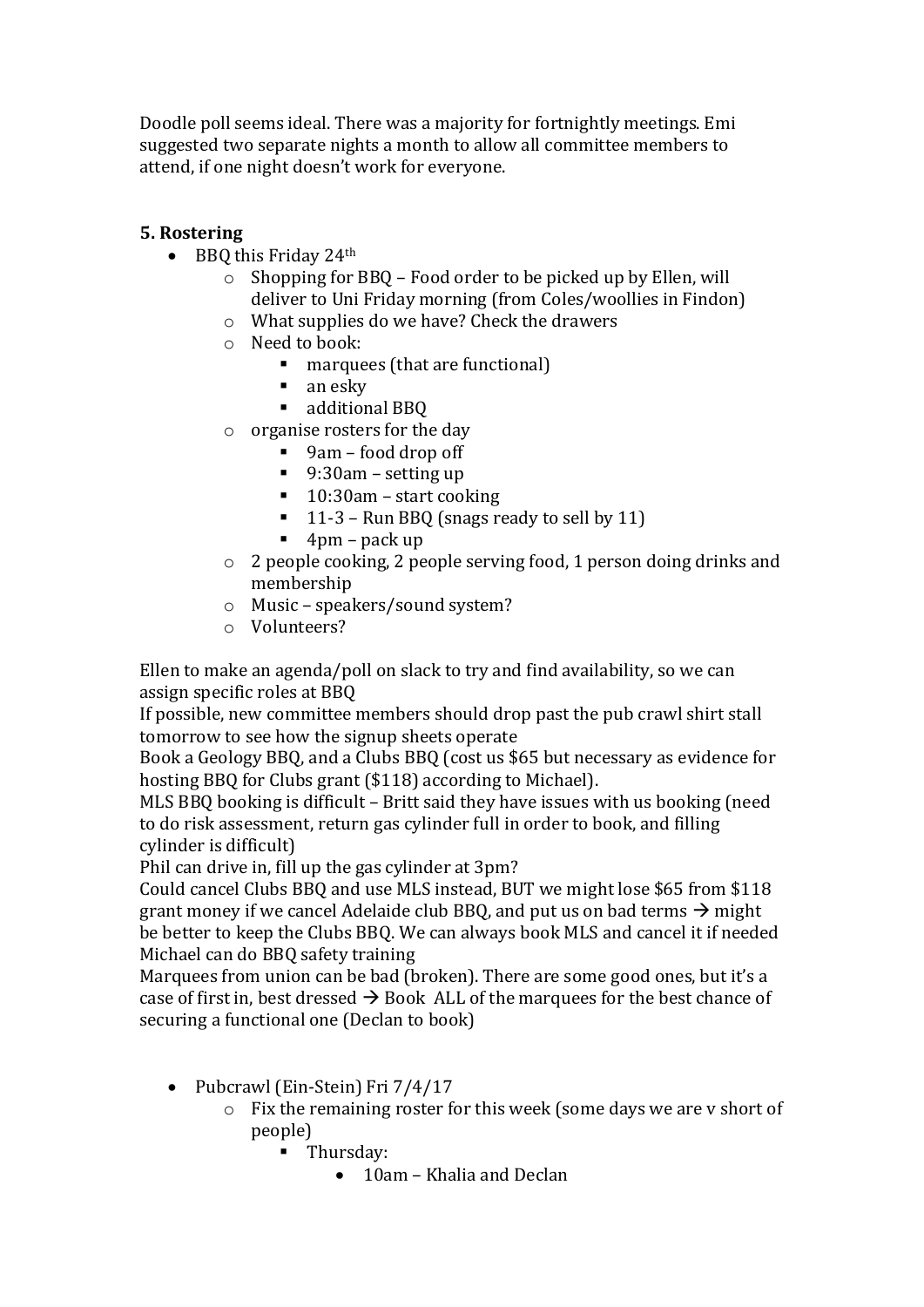- 11am Declan and Michael
- $\bullet$  12pm NO ONE-Maggie and Zane (yay)
- $\bullet$  1pm Josh + need someone Zane (yay)
- 2pm Tamika + need someone
- o Friday booked in western courtyard for sales
- o Co-Cos to boost the online sales after cash sales end this week
- o Need to get Arwa (or Cheryl) to forward correspondence emails re. Pubcrawl shirts
- o Check With Cheryl when they need numbers by, organise sales (online) to continue up until that date
- o Organise production of shirts as well as distribution strategy + roster, closer to date (distributed Thursday, seems silly to do on the Friday of pub crawl)
- o Need to assign 2 responsible, sober people (let's not leave this until the night before to organise)

Pub crawl sales somewhat low at this stage, but this is considered normal, especially as we haven't imposed a deadline yet  $\rightarrow$  no rush for members. Also, vet science pubcrawl is on the same night, might be losing Roseworthy kids to that

Deadline options:

- Final numbers by this Friday 3pm (end of BBQ) for Cheryl?
- Or, could attempt to predict sales and have cutoff mid next week. Is a financial risk
- Or, say the cutoff is Friday 3pm (physical), 4pm (digital), 5pm (official when we send it to Cheryl), but order 10-15% more as extra for the late comers.

Declan proposed that we go with the latter option – Announe that the cutoff for physical/cash sales is Friday 24/3 at 3pm and online/digital sales is 4pm. 5pm is our official deadline, buy which time we will have sent the numbers to Cheryl, but we will not announce that 5pm is actually the deadline.

CoCos - Publish deadlines tonight on Facebook for members

Monday – CoCos to post a message to Facebook group to say there are extra shirts available for those who forgot to order. Also stock up extra shirts on website

Shirt costings:  $\sim$ \$12.90 for each shirt for under 200

Are trestle-tables booked? Trestle tables are booked for shirt ordering, but not distribution.

Ideally have more than 1 day of distribution – Thursday/Friday. Possibly Wednesday if the shirts arrive in time.

Sober/responsible people – Zane and (maybe, need to check) Karl, to call taxis, make sure people are okay (usually get really drunk at first pub) (THANKYOU) We should advertise drink specials available on the night (at the discretion of CoCos)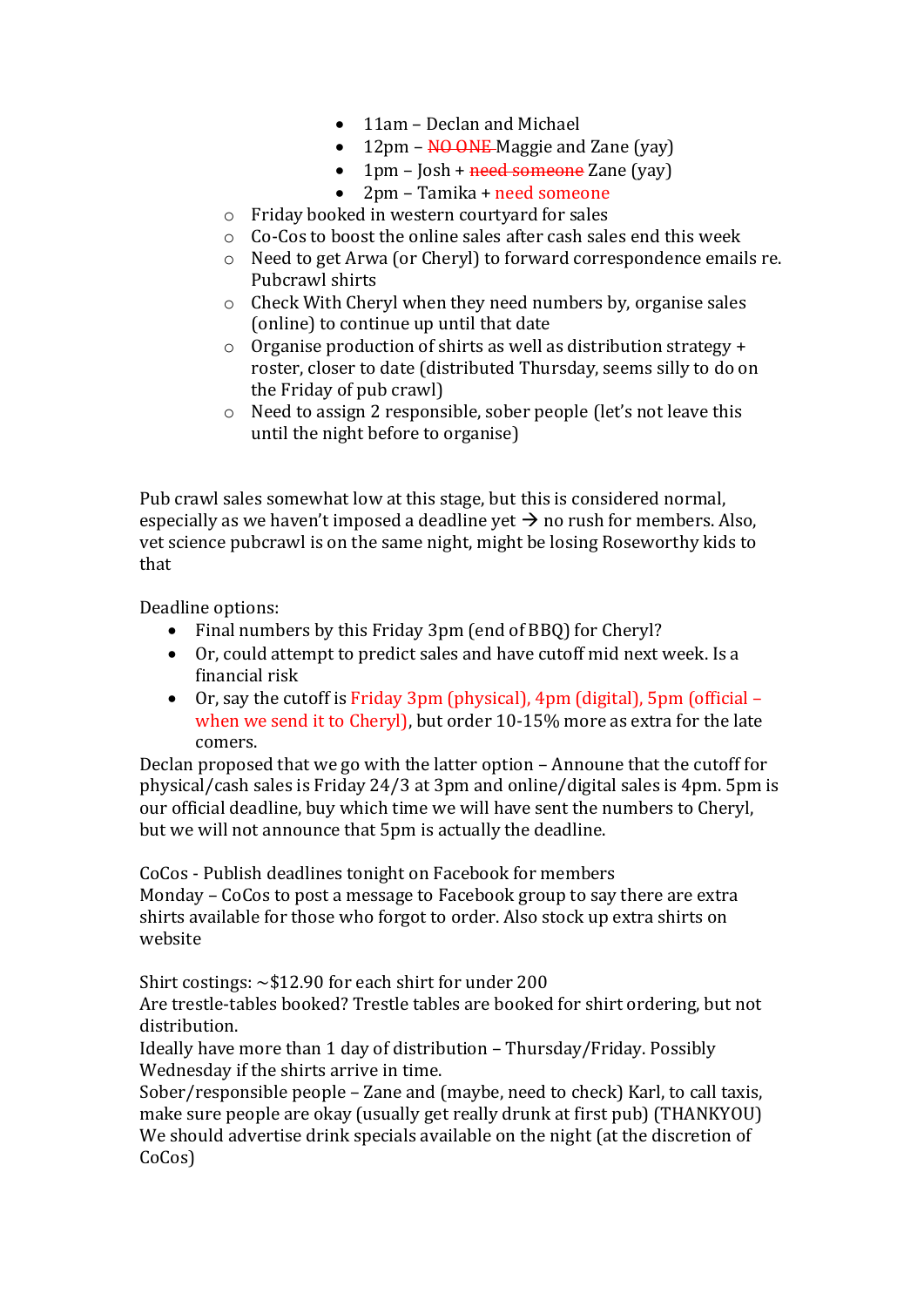No concrete food specials on the night (Zambreros is a bit flaky)  $\rightarrow$  Declan to cold-contact food places to see if we can get food deals

The London aren't super happy with our late notice - we should tread carefully/try not to ask too much of them for now Declan to do a risk assessment for the pubcrawl

# **6. Associates**

- What is the role of associates?
	- o Summary of the role of associates.
		- Are not elected, but are chosen by the committee. If position opens on the committee, then an associate can be elected to the position. Attend meetings, helping with organising and running club events. Still a face of the Club. Chair of the meeting has the right to remove the associates (as a whole) from a meeting for a vote (mostly for private matters), but otherwise they have voting rights at meetings. Can join subcommittees, but cannot (?) be the officer (which needs to be appointed by the Committee, as well as an assistant)
		- Updian Volunteers for the association (e.g. if you have a friend who wants to help out with one event, e.g. Battle of the Sciences last year) are able to join sub-committees
		- What worked well last year, and what didn't. This is what we would like to change this year…
	- o Downsizing the role of associates/appointing less
	- o Need to be committed, don't want to use it as a commiseration for people who lost at the AGM
	- o Later on in the year committee dropoff (If things are too much/workload too much/not resigning/not enacting overseas study provisions) can be accounted for

Associates necessary –there are only 12 committee members, and would be very difficult to successfully run club with only 12 members

Social media got 'clogged' by having so many associates. Perhaps we should downsize.

Don't want the Associate position to become a commiseration for lost positions at AGM

In 2015 we had a spreadsheet of volunteers and their capacity  $\rightarrow$  might be a good idea to revert to this

We could try not appointing associates this month, and see how it goes Can still use volunteers

We could make a facebook post – would you like to be involved with the club? Come to this meeting… etc.

For continual volunteers, we could then grant them the title of associate to keep them engaged.

Lots of members are asking if the can be Associates/what's happening with Associate committee members

 $\rightarrow$  Can just tell people that we are currently restructuring the club at present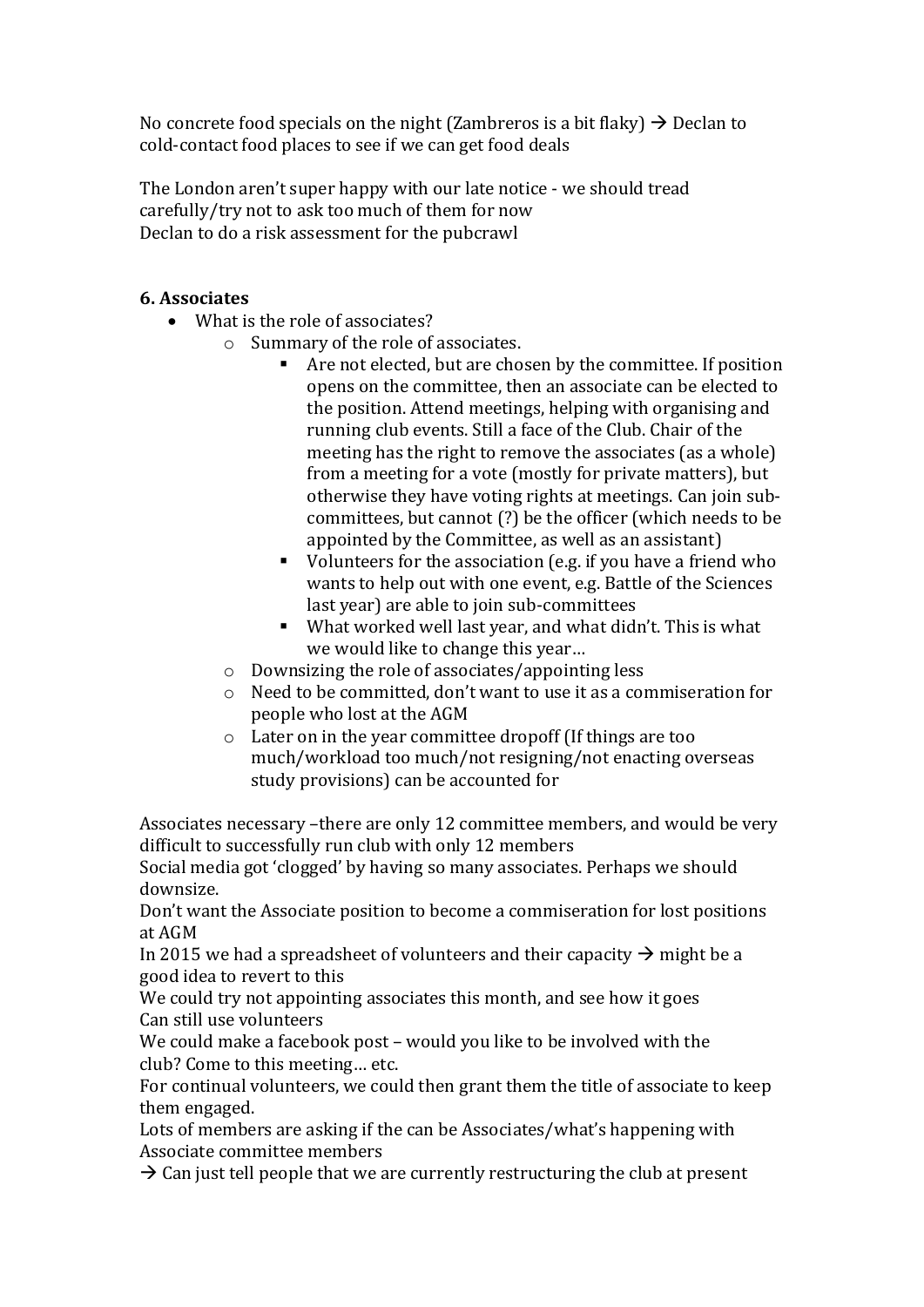Motion - Wait a month and see how we go with just volunteers, and not associates. Bring up the topic at each fortnightly meeting for review. Motion passed.

Side note: Can associate shave appointed roles? There are 4 Appointed roles – Sargent at arms – helps resolve conflicts

- Morals officer – record the debauchery of the committee and enter it into the records. Good to look back at historically

- Deputy secretary
- Deputy treasurer

(More information in Constitution)

#### **7. Sub-committees**

- Outline the roles of sub-committees.
	- o AUScA runs many (very good) events some are big (e.g. ball), some are smaller and easier to organise (e.g. movie night, pub crawls). Larger events require more organisation, and are easier done as a whole committee. Smaller events do not require as much man-power, so do not require the whole committee. In this case, a smaller group of a people (sub-committee) is assigned to organising the event. An officer is assigned by the committee to head each sub committee, as well as an assistant. The Officer reports all decisions, and is answerable to the General Committee.
- Gives officers the opportunity to practice a role of authority, but with the safety net of the committee stepping in if needed
- Which ones are the most important/what events should we keep subcommittees for?

Start thinking about which sub-committees should exist and what to be involved i

#### **8. Sciball**

- Need to organise to pay the invoice, which is due by the  $23<sup>rd</sup>$  of March
- Other details need to be addressed menu (deciding on courses), decorations, advertising, sales)
- Promotion of the ball needs to start veeeeeeery (very) soon

Kahlia: Venue picked Published Art House Draft budget available to look at Invoice for deposit needs to be paid by 23/3/17

Moved: pay the deposit \$1100 to Published Art House (Declan Price-Brooks) Seconded (Maggie Potts) Carried

Capacity - Up to 300 people, aiming for min 250, aiming to break even but small loss ok (Michael Capoccia)